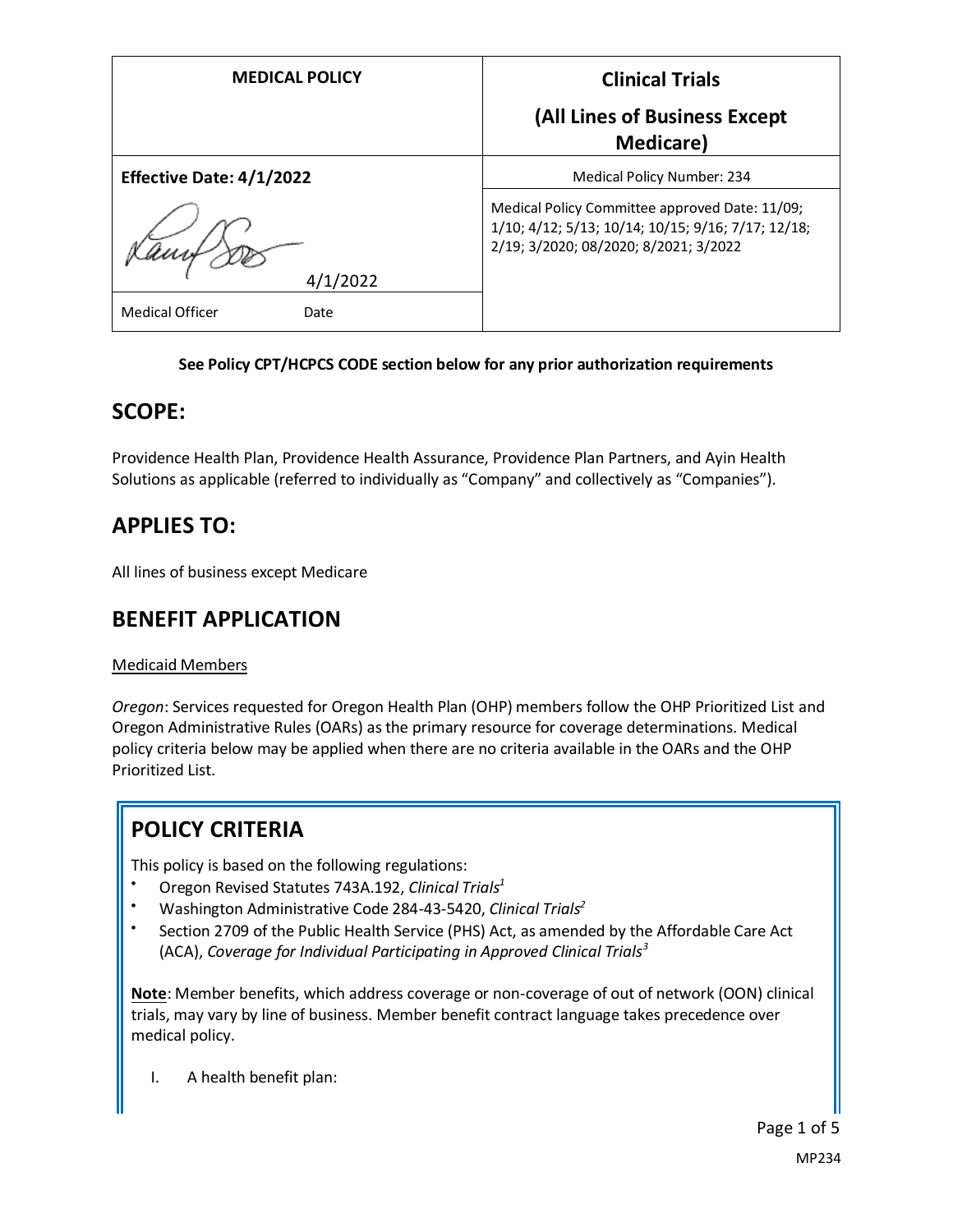- A. Shall provide coverage for the **routine costs** of the care of patients (also referred to as a "**qualified individual**") enrolled in and participating in **approved clinical trials**; **and**
- B. May not exclude, limit, or impose additional conditions on the coverage of the **routine costs** for items and services furnished in connection with participation in an **approved clinical trial**; **and**
- C. May not include provisions that discriminate against an individual on the basis of the individual's participation in an **approved clinical trial**.

Note: Please se[e Policy Guidelines](#page-3-0) section below for use of in-network versus out-ofnetwork providers.

- II. As used in criterion I.A. above, "**qualified individual"** means an individual who is a participant or beneficiary in a health plan or with coverage described above in criterion I. and who meets the following conditions:
	- A. The individual is eligible to participate in an approved clinical trial according to the trial protocol with respect to treatment of cancer or other life-threatening disease or condition; **and**
	- B. Either-
		- 1. The referring health care professional is a participating health care provider and has concluded that the individual's participation in such trial would be appropriate based upon the individual meeting the conditions described in criterion II. A. above; **or**
		- 2. The participant or beneficiary provides medical and scientific information establishing that the individual's participation in such trial would be appropriate based upon the individual meeting the conditions described in criterion II.A. above.
- III. As used in criterion I. above, "**routine costs"**:
	- A. Means all medically necessary conventional care, items or services consistent with the coverage provided by the health benefit plan if typically provided to a patient who is not enrolled in a clinical trial.
	- B. Do not include:
		- 1. The investigational item, device, or service being studied in the **approved clinical trial**; **or**
		- 2. Items and services that are provided solely to satisfy the clinical trial's data collection and analysis needs and that are not used in the direct clinical management of the patient; **or**
		- 3. A service that is clearly inconsistent with widely accepted and established standards of care for a particular diagnosis.
- IV. As used in criterion I. above, "**approved clinical trial**" means a phase I, phase II, phase III, or phase IV clinical trial that is conducted in relation to the prevention, detection, or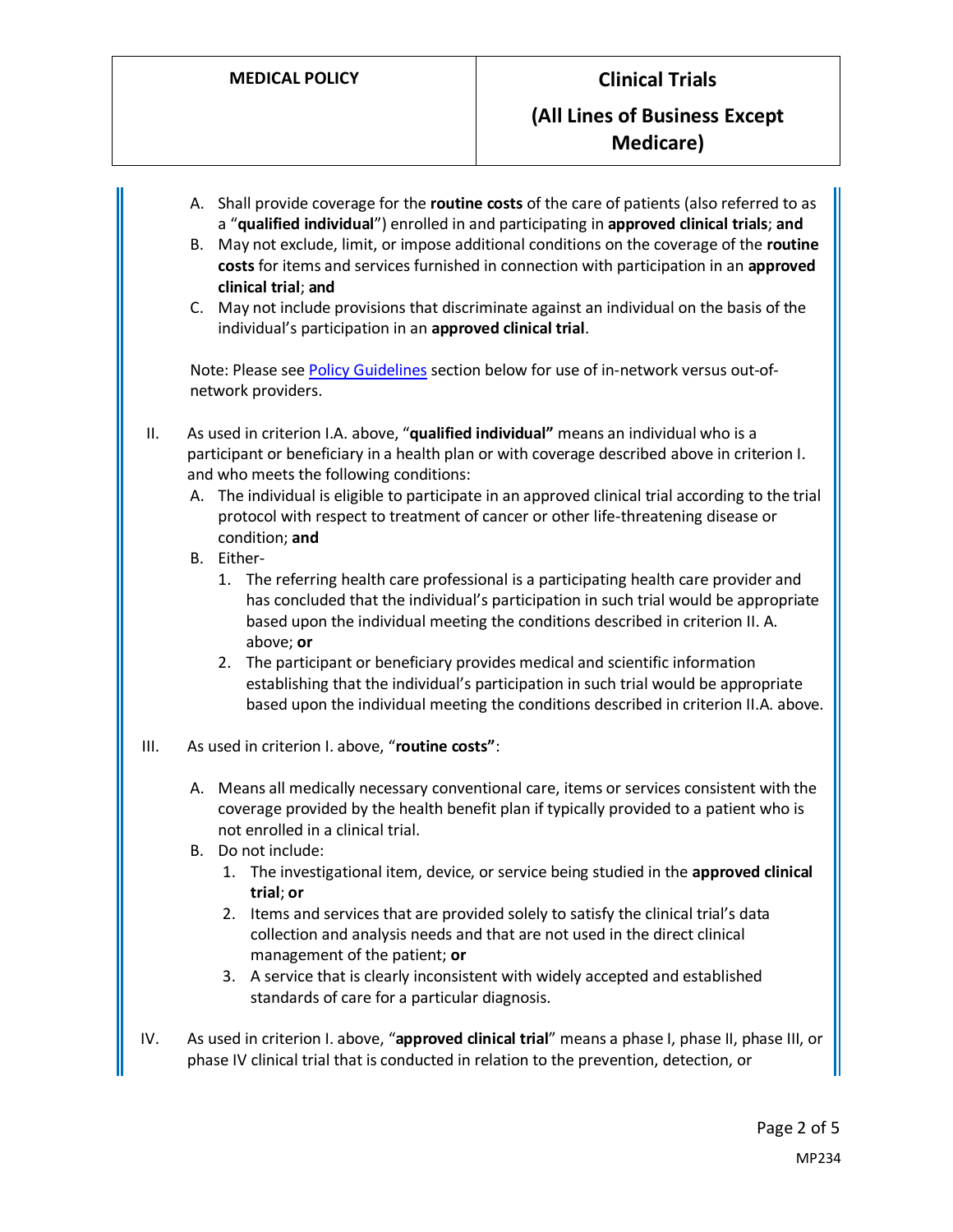treatment of cancer or other life-threatening disease or condition and is described in **any** of the following  $(A - H)$ : A. Funded by the National Institutes of Health, the Centers for Disease Control and Prevention, the Agency for Healthcare Research and Quality, the Centers for Medicare & Medicaid Services, the United States Department of Defense or the United States Department of Veterans Affairs; **or** B. Supported by a center or cooperative group that is funded by the National Institutes of Health, the Centers for Disease Control and Prevention, the Agency for Healthcare Research and Quality, the Centers for Medicare and Medicaid Services, the United States Department of Defense or the United States Department of Veterans Affairs; **or** C. A qualified non-governmental research entity identified in the guidelines issued by the National Institutes of Health for center support grants; **or** D. Studies or investigations conducted by the Department of Veterans Affairs, the Department of Defense or the Department of Energy that have been reviewed and approved through a system of peer review and the Secretary determines that **both** of the following conditions (**1. and 2**.) are met: 1. To be comparable to the system of peer review of studies and investigations used by the National Institutes of Health, **and** 2. Assures unbiased review of the highest scientific standards by qualified individuals who have no interest in the outcome of the review; **or** E. Conducted as an investigational new drug application, an investigational device exemption or a biologics license application subject to approval by the United States Food and Drug Administration; **or** F. Exempt by federal law from the requirement to submit an investigational new drug application to the United States Food and Drug Administration; **or** G. An institutional review board of an institution in this state that has a multiple project assurance contract approval by the Office of Protection for the Research Risks of the NIH; **or** H. A qualified research entity that meets the criteria for NIH Center Support Grant eligibility. V. The coverage required by this section may be subject to provisions of the health benefit plan that apply to other benefits within the same category, including but not limited to copayments, deductibles and coinsurance. VI. An insurer that provides coverage required by this section is not, based upon that coverage, liable for any adverse effects of the approved clinical trial.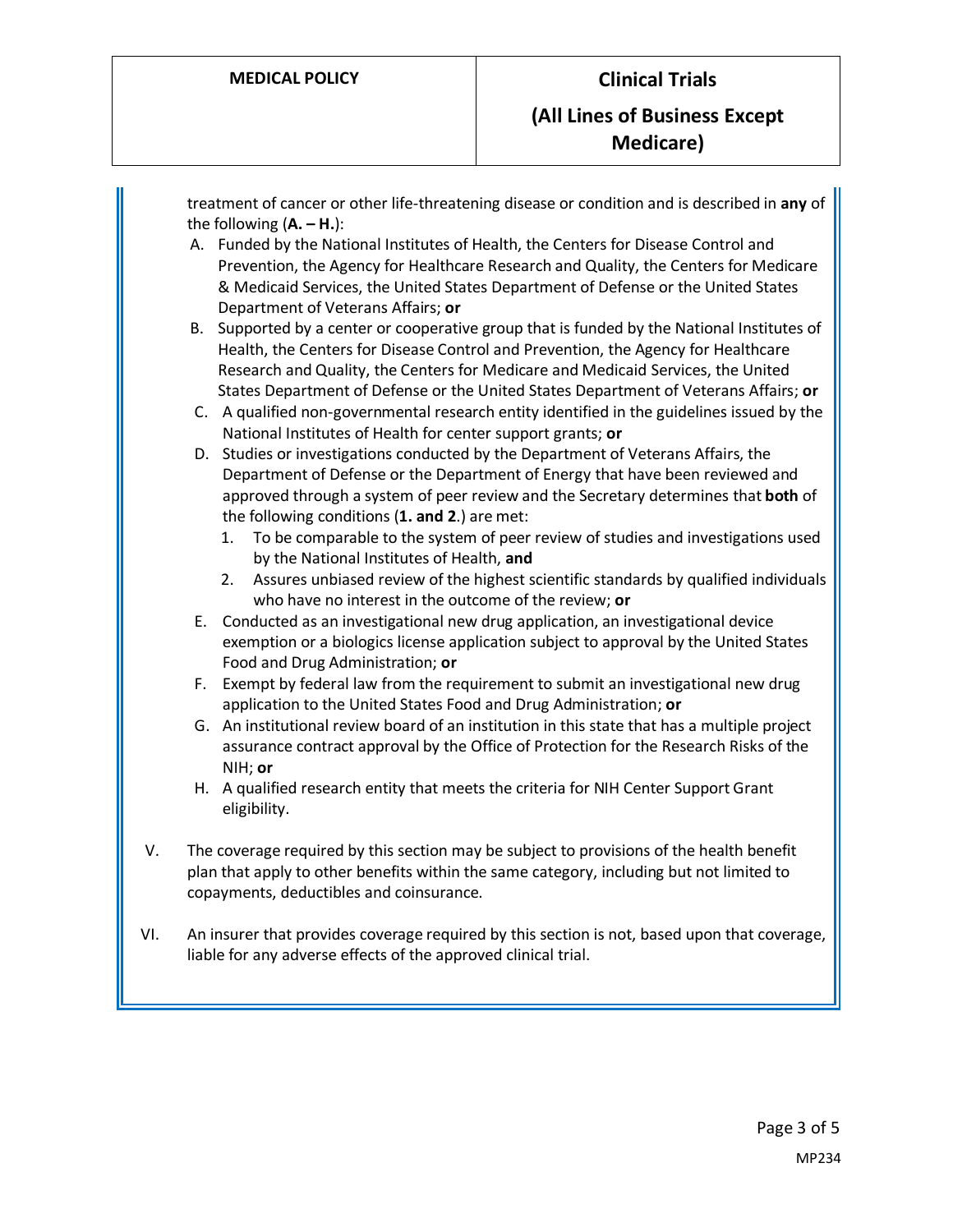## <span id="page-3-0"></span>**POLICY GUIDELINES**

#### Coverage of Routine Patient Costs

*Use of In-Network Providers*: If one or more participating providers is participating in a clinical trial, nothing in criterion I. above shall be construed as preventing a plan or issuer from requiring that a qualified individual participate in the trial through such a participating provider if the provider will accept the individual as a participant in the trial.

*Use of Out-Of-Network*: Criterion I. above shall also apply to a qualified individual participating in an approved clinical trial that is conducted outside the State in which the qualified individual resides.

# **CPT/HCPCS CODES**

| <b>All Lines of Business Except Medicare</b> |                                                                                                                                                                                                                                                                                                                                                                                                                                                                                                                                                                                                                                                              |
|----------------------------------------------|--------------------------------------------------------------------------------------------------------------------------------------------------------------------------------------------------------------------------------------------------------------------------------------------------------------------------------------------------------------------------------------------------------------------------------------------------------------------------------------------------------------------------------------------------------------------------------------------------------------------------------------------------------------|
| <b>Not Covered</b>                           |                                                                                                                                                                                                                                                                                                                                                                                                                                                                                                                                                                                                                                                              |
| C9760                                        | Non-randomized, non-blinded procedure for nyha class ii, iii, iv heart failure;<br>transcatheter implantation of interatrial shunt or placebo control, including right and left<br>heart catheterization, transeptal puncture, trans-esophageal echocardiography<br>(tee)/intracardiac echocardiography (ice), and all imaging with or without guidance (e.g.,<br>ultrasound, fluoroscopy), performed in an approved investigational device exemption<br>(ide) study                                                                                                                                                                                         |
| C9782                                        | Blinded procedure for new york heart association (nyha) class ii or iii heart failure, or<br>canadian cardiovascular society (ccs) class iii or iv chronic refractory angina;<br>transcatheter intramyocardial transplantation of autologous bone marrow cells (e.g.,<br>mononuclear) or placebo control, autologous bone marrow harvesting and preparation<br>for transplantation, left heart catheterization including ventriculography, all laboratory<br>services, and all imaging with or without guidance (e.g., transthoracic echocardiography,<br>ultrasound, fluoroscopy), performed in an approved investigational device exemption<br>(ide) study |
| C9783                                        | Blinded procedure for transcatheter implantation of coronary sinus reduction device or<br>placebo control, including vascular access and closure, right heart catherization, venous<br>and coronary sinus angiography, imaging guidance and supervision and interpretation<br>when performed in an approved investigational device exemption (ide) study                                                                                                                                                                                                                                                                                                     |

### **DESCRIPTION**

Coverage for the costs of standard medical care for patients enrolled in and participating in qualifying clinical trials.